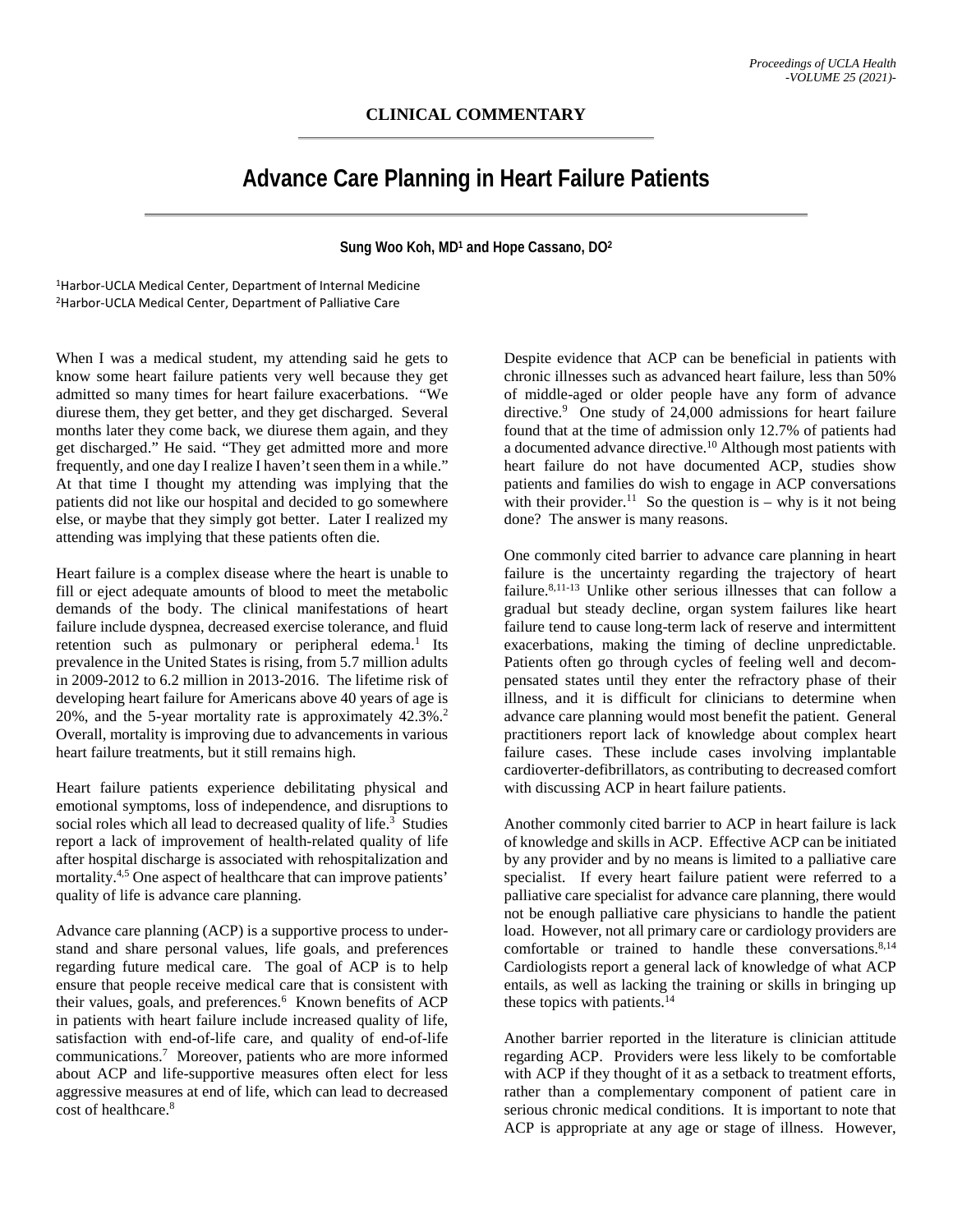since there is no clear set of criteria for when, how, and in whom it should happen, perhaps it does not get prioritized.3,11,15 A cardiologist may believe ACP should be done by the primary care provider who has a long-standing relationship with the patient. Conversely, primary care providers may believe that the cardiologist is better equipped to discuss ACP in heart failure because of their expertise in the disease.<sup>14</sup> When providers do not effectively communicate these expectations, patients were less likely to have any ACP discussions.

Other barriers that healthcare providers reported include, (1) not wanting to alarm patients, (2) fear of destroying hope, (3) lack of resources such as time, trained staff, appropriate setting to discuss sensitive topics, and (4) competing demands of their clinical responsibilities, such as managing medical conditions and providing additional treatment options.<sup>14</sup>

Barriers to ACP from the patients' perspectives are less frequently discussed in the literature. Most studies regarding ACP in heart failure study the health care provider's side, which can help health care providers and institutions make changes to improve the rate of ACP in heart failure patients. Understandably, it is easier to survey providers and design studies on interventions from the providers' side. A review of the literature between 1987 and 2010 revealed that conversations between patients and physicians mostly focused on disease management and less on goals of care and patient preferences for care.<sup>11</sup>

Based on scarce data, one possible reason that patients may not engage in ACP may be that they overestimate their life expectancy<sup>8,13</sup> when compared to predictions from validated heart failure survival models such as SHFM (Seattle Heart Failure Model) or HFSS (Heart Failure Survival Score).<sup>15</sup> One study found that most patients overestimate their expected survival by 40%,<sup>16</sup> and another study found that only 37% of patients with end-stage heart failure are aware of their poor prognosis.17 One proposed explanation for the differences between patient's self-perception of prognosis and reality is inadequate communication between clinicians and patients, combined with the physician's inability to predict the risk of mortality in advanced heart failure. Another possible explanation is that patients predict longer life expectancy in themselves as a way to maintain hope.<sup>16</sup> When patients do not understand their prognosis, it may affect their willingness to participate in ACP discussions as well as the kinds of decisions they may make about their healthcare.

Factors that facilitate ACP in heart failure patients include (1) competency in the use of ACP and clinical management of endstage heart failure, (2) being able to provide holistic end of life care, (3) having a trusting and long-term relationship with the patient and caregivers, (4) patients initiating the ACP conversation first (may make it more comfortable for providers to discuss ACP), and (5) being able to deliver ACP at a time and place appropriate for the patient.<sup>14</sup>

Our aim is to highlight key findings in the current literature regarding ACP in heart failure and advocate for implementing

changes that can overcome barriers to ACP to help improve patient quality of life. Living with heart failure can be challenging for a myriad of reasons, whether it be physical, emotional, and/or psychosocial in nature. What can make things even more difficult for our patients is when a patient does not know his or her prognosis and is not given the opportunity to express his or her preferences for clinical care. In highly morbid chronic illnesses such as heart failure, ACP is one important part of healthcare that goes unaddressed in the majority of patients. Based on the current literature, we can envision some strategies to increase effective ACP discussions and documentations in heart failure patients. Training providers, both generalists and specialists, in what ACP is and how to effectively integrate it into our healthcare approach would address one of the barriers. Improving communications between primary providers and cardiologists specifically regarding ACP would be helpful in sharing the workload and providing a more holistic approach to ACP. Further, we should understand that each patient with heart failure is unique and may not share the same needs or barriers to ACP. The question we should be asking is, "What is my patient's barrier to participation in ACP?" Advance care planning, puts patient values and goals in the center of medical care. ACP in heart failure patients increases their quality of life and satisfaction with end of life care. We need to identify patients' needs and adapt our practice for their benefits.

## **REFERENCES**

- 1. **Writing Committee Members, Yancy CW, Jessup M, Bozkurt B, Butler J, Casey DE Jr, Drazner MH, Fonarow GC, Geraci SA, Horwich T, Januzzi JL, Johnson MR, Kasper EK, Levy WC, Masoudi FA, McBride PE, McMurray JJ, Mitchell JE, Peterson PN, Riegel B, Sam F, Stevenson LW, Tang WH, Tsai EJ, Wilkoff BL; American College of Cardiology Foundation/American Heart Association Task Force on Practice Guidelines**. 2013 ACCF/AHA guideline for the management of heart failure: a report of the American College of Cardiology Foundation/American Heart Association Task Force on practice guidelines. *Circulation*. 2013 Oct 15;128(16):e240-327. doi: 10.1161/CIR.0b013e31829e8776. Epub 2013 Jun 5. PMID: 23741058.
- 2. **Virani SS, Alonso A, Benjamin EJ, Bittencourt MS, Callaway CW, Carson AP, Chamberlain AM, Chang AR, Cheng S, Delling FN, Djousse L, Elkind MSV, Ferguson JF, Fornage M, Khan SS, Kissela BM, Knutson KL, Kwan TW, Lackland DT, Lewis TT, Lichtman JH, Longenecker CT, Loop MS, Lutsey PL, Martin SS, Matsushita K, Moran AE, Mussolino ME, Perak AM, Rosamond WD, Roth GA, Sampson UKA, Satou GM, Schroeder EB, Shah SH, Shay CM, Spartano NL, Stokes A, Tirschwell DL, VanWagner LB, Tsao CW; American Heart Association Council on Epidemiology and Prevention Statistics Committee and Stroke Statistics Subcommittee**. Heart Disease and Stroke Statistics-2020 Update: A Report From the American Heart Association. *Circulation*. 2020 Mar 3;